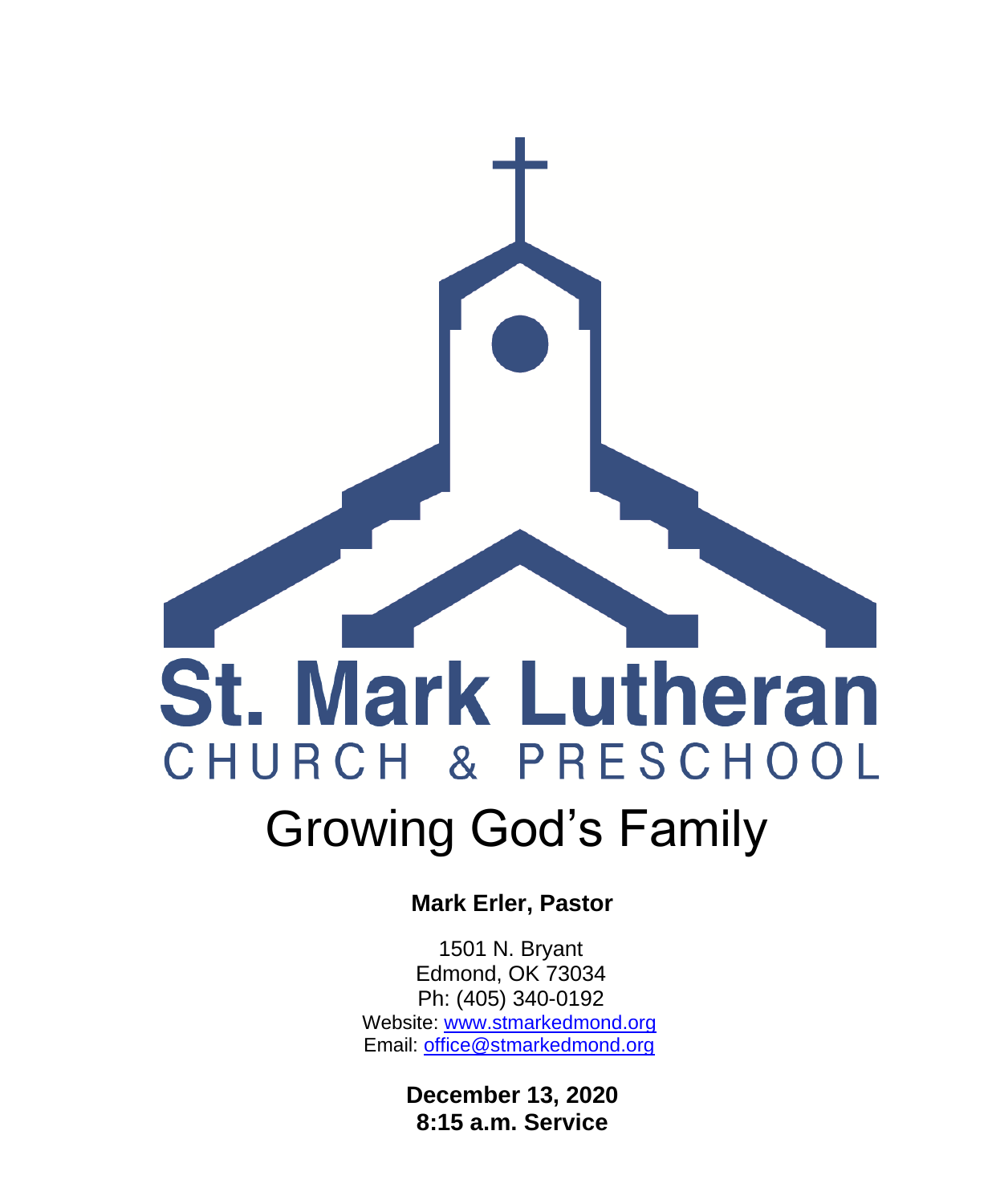## **THIRD SUNDAY IN ADVENT**

#### **WE GIVE A WARM WELCOME TO THE VISITORS AND GUESTS AMONG US. WE PRAY THAT TODAY'S SERVICE IS A BLESSING TO YOU. PLEASE COME AGAIN!**

The **ALTAR FLOWERS** are given to the glory of God.

**INVITATION TO THE LORD'S SUPPER:** We are celebrating the Sacrament of the Altar today. This is The Lord's Table. As a church and body of Christians we believe this:

We will be receiving the true body and blood of Jesus Christ, in, with and under, the bread and wine.

When we receive Jesus' true body and blood, we receive the forgiveness of sins.

By communing together with our Lord and one another, we express a common belief that Jesus is in truth the Son of God, and our Savior; He is present in this Sacrament in a very real way; that Christ's sacrificial death assures us of complete forgiveness of our sins; and that God is strengthening us in this Sacrament to live a life that honors God.

If you share all these convictions, then you are welcome to come and celebrate the blessings of our Altar today. Please note that cups at the center of each tray are "non-alcoholic" wine for those who prefer such for medicinal and personal reasons. Pastor Erler is available before service if you have any questions.

A **NURSERY** with an attendant is available during worship service. You are welcome to use this service. Ask an usher for directions.

## **PRAYERS FOR WORSHIP**

### **BEFORE WORSHIP**

O Lord, my creator, redeemer, and comforter, as I come to worship You in spirit and in truth, I humbly pray that You would open my heart to the preaching of Your Word so that I may repent of my sins, believe in Jesus Christ as my only Savior, and grow in grace and holiness. Hear me for the sake of His name. Amen.

#### **BEFORE COMMUNING**

Dear Savior, at Your gracious invitation I come to Your table to eat and drink Your holy body and blood. Let me find favor in Your eyes to receive this holy Sacrament in faith for the salvation of my soul and to the glory of Your holy name; for You live and reign with the Father and the Holy Spirit, one God, now and forever. Amen.

#### **THANKSGIVING AFTER RECEIVING THE SACRAMENT**

Almighty and everlasting God, I thank and praise You for feeding me the life-giving body and blood of Your Beloved Son, Jesus Christ. Send Your Holy Spirit that, having with my mouth received the holy Sacrament, I may by faith obtain and eternally enjoy Your divine grace, the forgiveness of sins, unity with Christ, and life eternal; through Jesus Christ, my Lord. Amen.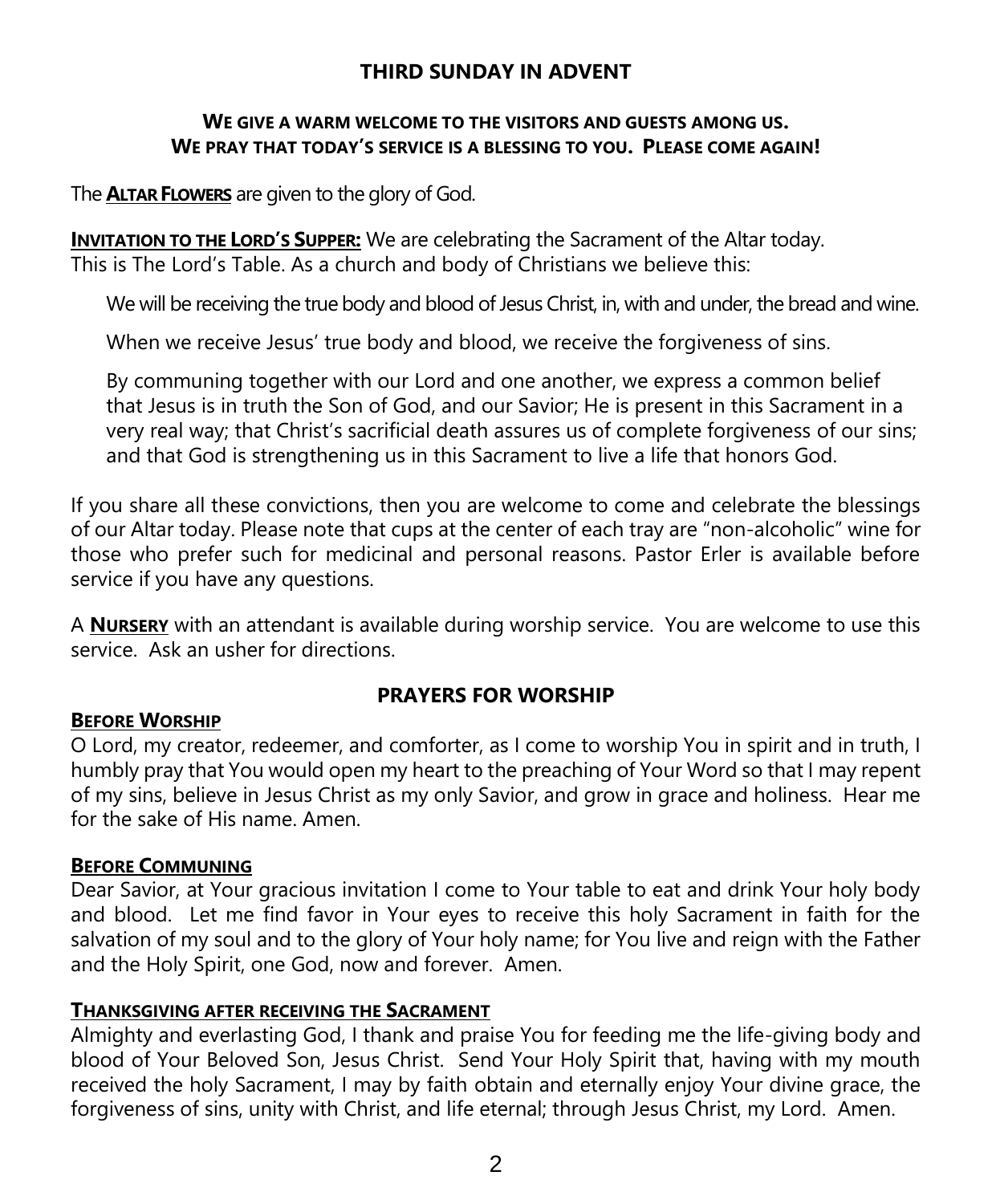## **Confession and Absolution**

*(Confession and Absolution-We confess our various sins and then the minister announces the forgiveness of sins that we have in Christ. Comes from 1 John 1:8-9, "If we claim to be without sin, we deceive ourselves and the truth is not in us. If we confess our sins, he is faithful and just and will forgive us our sins and purify us from all unrighteousness.")*

## **349 Hark the Glad Sound**



Tune and text: Public domain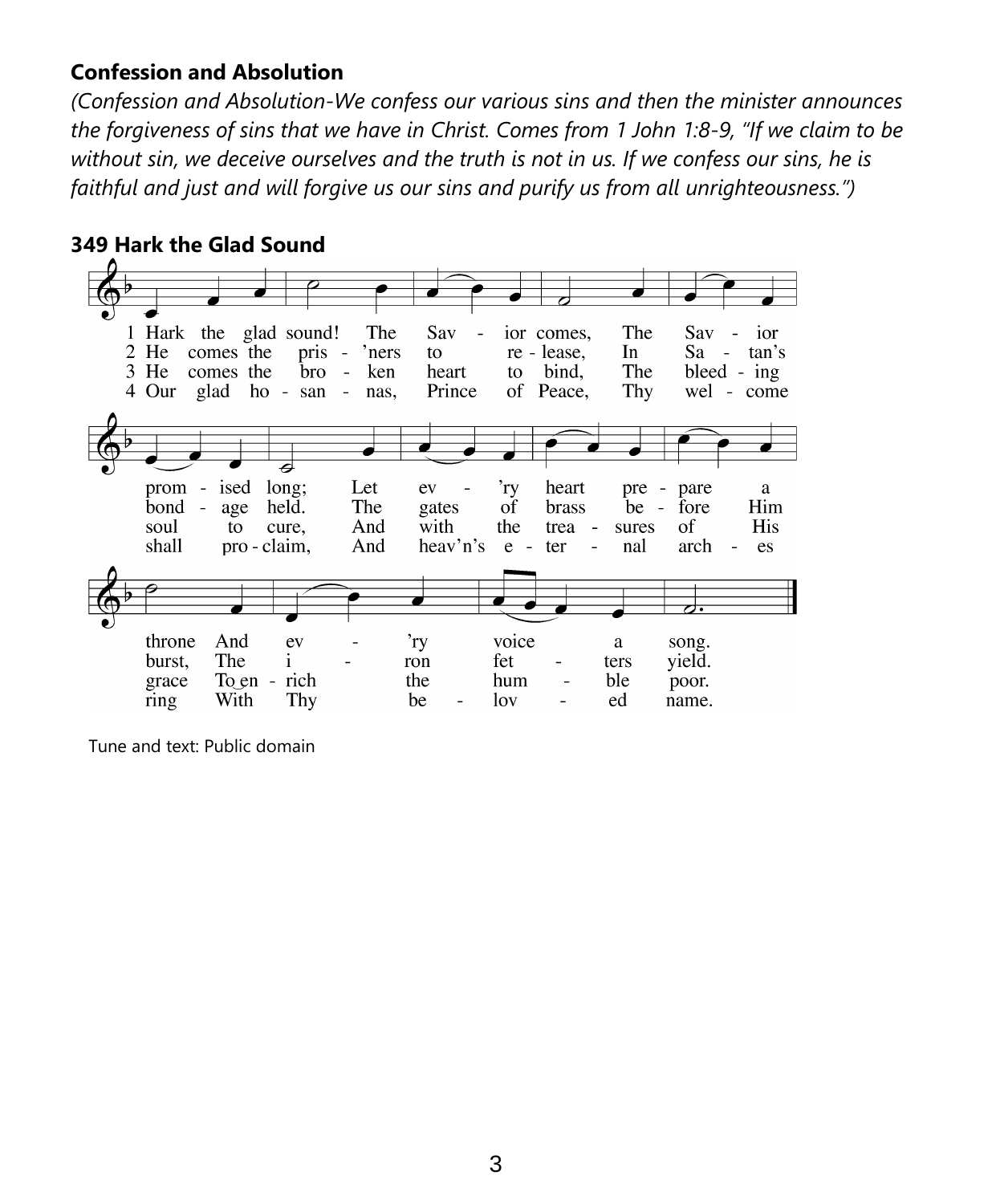## *Please stand*

- **P** In the name of the Father and of the  $\pm$  Son and of the Holy Spirit.
- C **Amen.**
- $\mathbf{P}$  If we say we have no sin, we deceive ourselves, and the truth is not in us.
- C **But if we confess our sins, God, who is faithful and just, will forgive our sins and cleanse us from all unrighteousness.**

*Silence for reflection on God's Word and for self-examination.*

- P Let us then confess our sins to God our Father.
- C **Most merciful God, we confess that we are by nature sinful and unclean. We have sinned against You in thought, word, and deed, by what we have done and by what we have left undone. We have not loved You with our whole heart; we have not loved our neighbors as ourselves. We justly deserve Your present and eternal punishment. For the sake of Your Son, Jesus Christ, have mercy on us. Forgive us, renew us, and lead us, so that we may delight in Your will and walk in Your ways to the glory of Your holy name. Amen.**
- P Almighty God in His mercy has given His Son to die for you and for His sake forgives you all your sins. As a called and ordained servant of Christ, and by His authority, I therefore forgive you all your sins in the name of the Father and of the  $+$  Son and of the Holy Spirit.
- C **Amen.**

# **Service of the Word**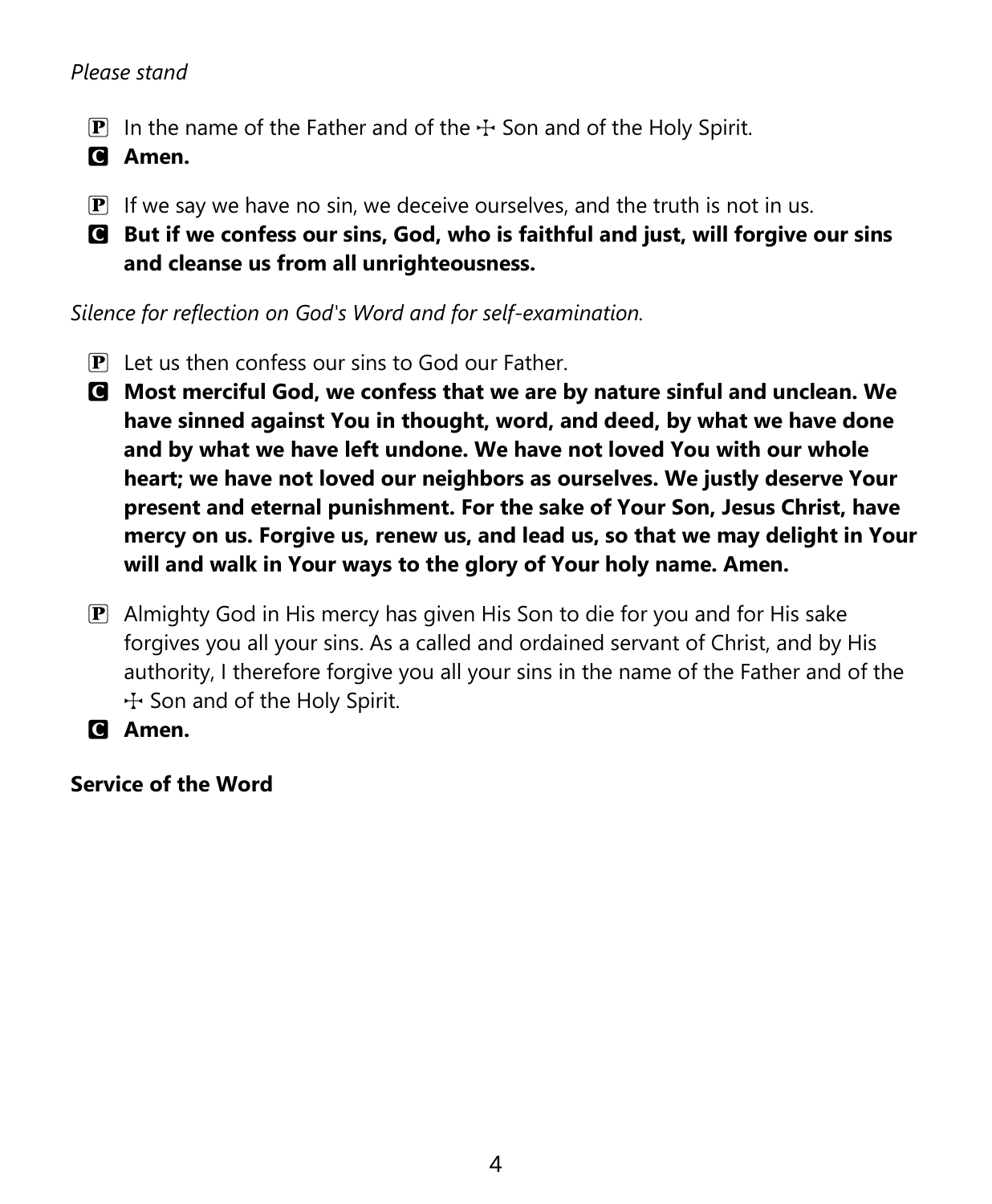## **Introit**

*(Introit-is Latin for "entrance", this is where the minister moves up to the altar. The words for the Introit come from the Psalms.)*

Show us your steadfast love, O LORD,

## **and grant us your salvation.**

Let me hear what God the LORD will speak,

**for he will speak peace to his people, to his saints; but let them not turn back to folly.** Surely his salvation is near to those who fear him,

**that glory may dwell in our land.** Yes, the LORD will give what is good,

**and our land will yield its increase.**

Righteousness will go before him

**and make his footsteps a way.**

**Glory be to the Father and to the Son**

**and to the Holy Spirit;**

**as it was in the beginning,**

**is now, and will be forever. Amen.**

Show us your steadfast love, O LORD,

**and grant us your salvation.**



# **Salutation and Collect of the Day**

*(Salutation and Collect-Before the collect, or prayer of the day, a salutation or a wish of blessing is shared between the Pastor and congregation. 2 Timothy 4:22 "The Lord be with your spirit. Grace be with you." The collects are a collection of prayers that have been used by the church throughout the years.)*

 $\mathbf{P}$  The Lord be with you.

C **And also with you.**

 $\mathbf{P}$  Let us pray.

Lord Jesus Christ, we implore You to hear our prayers and to lighten the darkness of our hearts by Your gracious visitation; for You live and reign with the Father and the Holy Spirit, one God, now and forever.

# C **Amen.**

*Please be seated*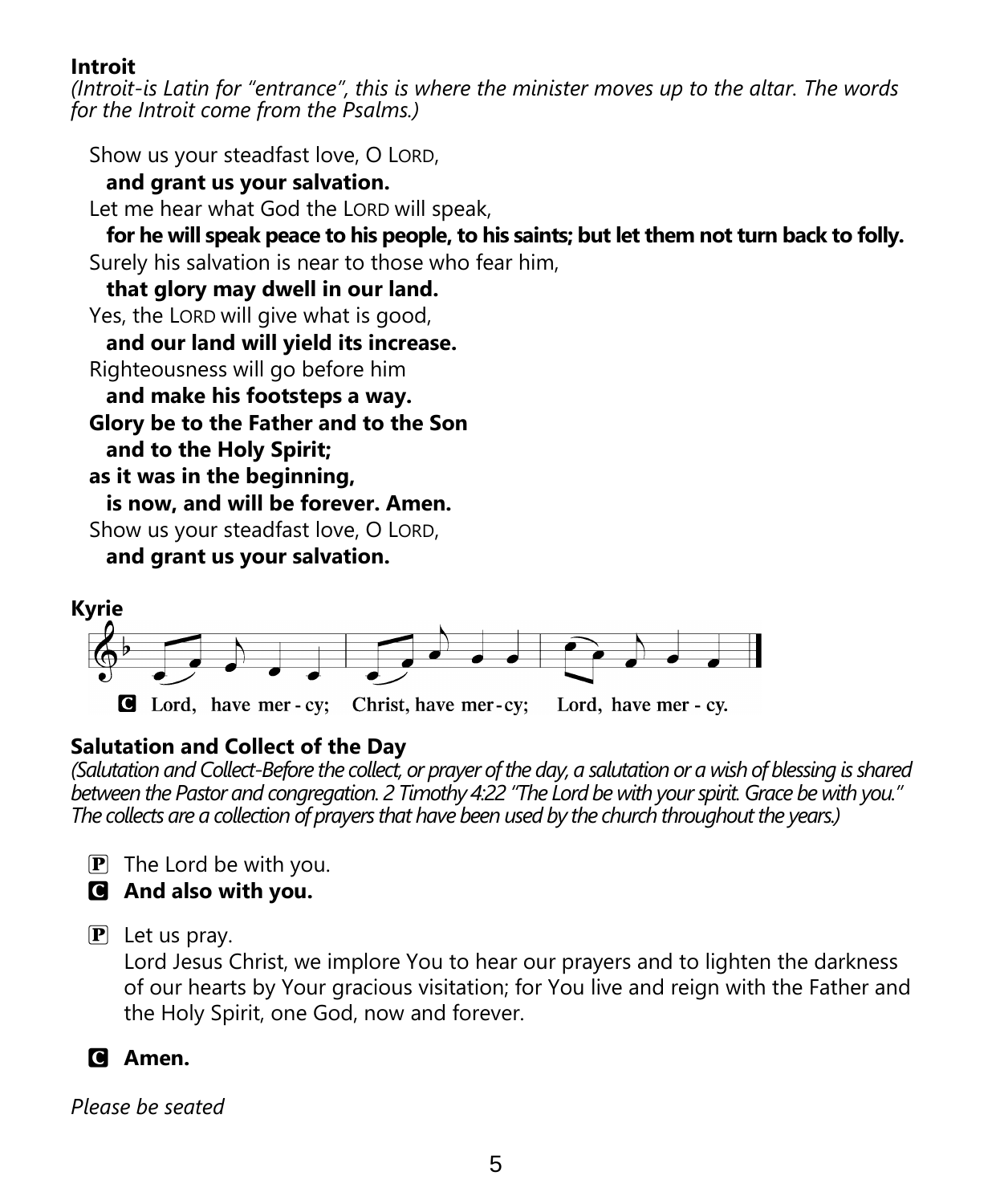## **First Reading** *Isaiah 61:1-4, 8-11*

*(Old Testament-A reading of God's dealings with His people in the past.)*

The Spirit of the Lord GOD is upon me, because the LORD has anointed me to bring good news to the poor; he has sent me to bind up the brokenhearted, to proclaim liberty to the captives, and the opening of the prison to those who are bound; to proclaim the year of the LORD's favor, and the day of vengeance of our God; to comfort all who mourn; to grant to those who mourn in Zion to give them a beautiful headdress instead of ashes, the oil of gladness instead of mourning, the garment of praise instead of a faint spirit; that they may be called oaks of righteousness, the planting of the LORD, that he may be glorified. They shall build up the ancient ruins; they shall raise up the former devastations; they shall repair the ruined cities, the devastations of many generations. . . . For I the LORD love justice; I hate robbery and wrong; I will faithfully give them their recompense, and I will make an everlasting covenant with them. Their offspring shall be known among the nations, and their descendants in the midst of the peoples; all who see them shall acknowledge them, that they are an offspring the LORD has blessed. I will greatly rejoice in the LORD; my soul shall exult in my God, for he has clothed me with the garments of salvation; he has covered me with the robe of righteousness, as a bridegroom decks himself like a priest with a beautiful headdress, and as a bride adorns herself with her jewels. For as the earth brings forth its sprouts, and as a garden causes what is sown in it to sprout up, so the Lord GOD will cause righteousness and praise to sprout up before all the nations.

- $\overline{A}$  This is the Word of the Lord.
- C **Thanks be to God.**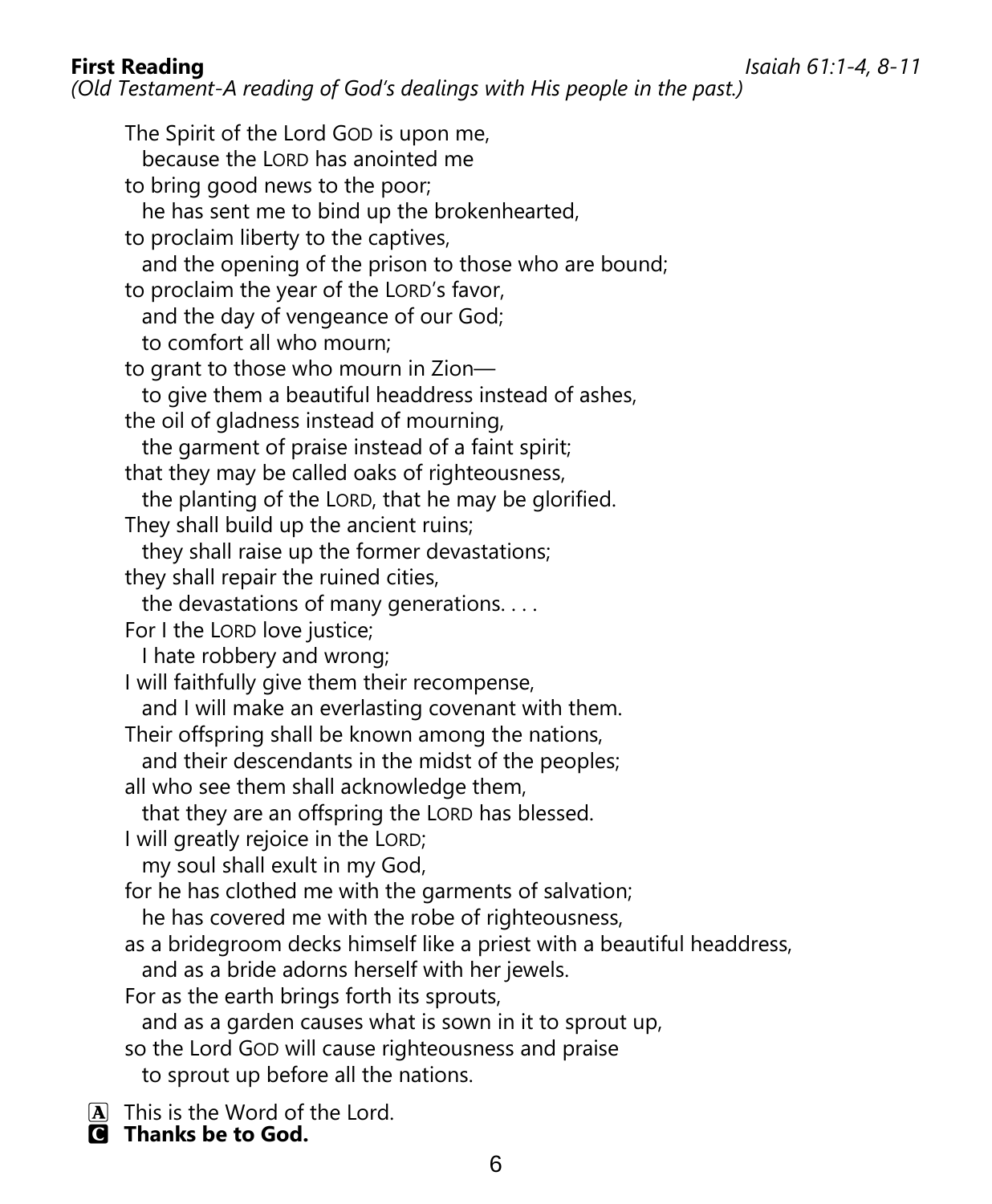## **Gradual**

*(Gradual-Latin for "steps" since we are leading up to the Gospel, this is a quote from scripture.)*

Rejoice greatly, O daughter of Zion.

## **Shout aloud, O daughter of Jerusalem.**

Behold, your king is coming to you;

## **righteous and having salvation.**

Blessed is he who comes in the name of the Lord.

## **From the house of the Lord we bless you.**

**Epistle** *1 Thessalonians 5:16-24*

*(Epistle-"Letter," texts taken from the various letter books of the New Testament. We remain seated during this reading because we are being instructed.)*

Rejoice always, pray without ceasing, give thanks in all circumstances; for this is the will of God in Christ Jesus for you. Do not quench the Spirit. Do not despise prophecies, but test everything; hold fast what is good. Abstain from every form of evil.

Now may the God of peace himself sanctify you completely, and may your whole spirit and soul and body be kept blameless at the coming of our Lord Jesus Christ. He who calls you is faithful; he will surely do it.

A This is the Word of the Lord.

C **Thanks be to God.**

# *Please stand*

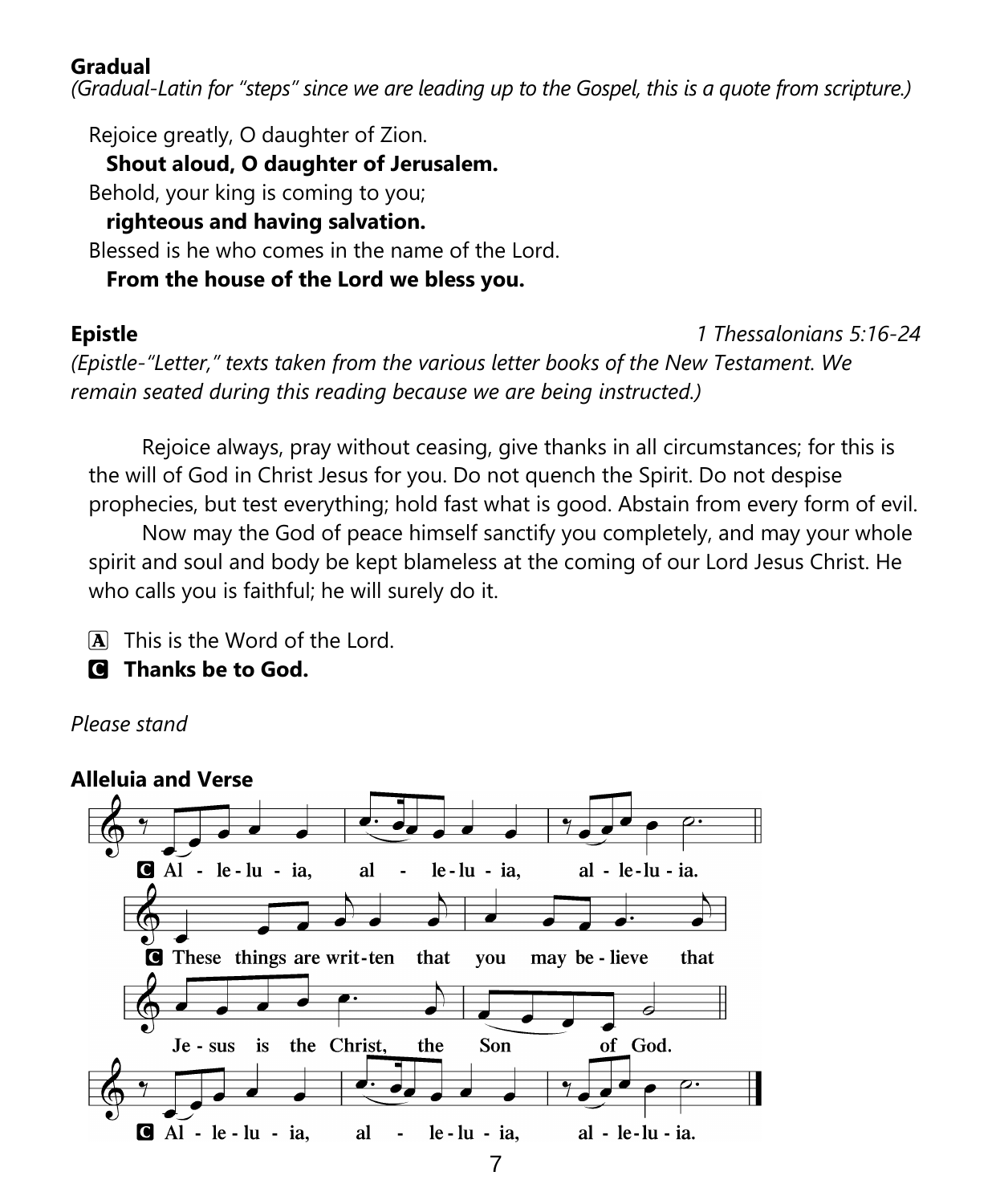*(Gospel Lesson-words of Christ or words about his life. We stand and sing the versicles which were used as passwords in the early church. Matthew 22:15-21)*

 $\mathbf{P}$  The Holy Gospel according to St. John, the first chapter.

# C **Glory to You, O Lord.**

There was a man sent from God, whose name was John. He came as a witness, to bear witness about the light, that all might believe through him. He was not the light, but came to bear witness about the light. . . .

This is the testimony of John, when the Jews sent priests and Levites from Jerusalem to ask him, "Who are you?" He confessed, and did not deny, but confessed, "I am not the Christ." And they asked him, "What then? Are you Elijah?" He said, "I am not." "Are you the Prophet?" And he answered, "No." So they said to him, "Who are you? We need to give an answer to those who sent us. What do you say about yourself?" He said, "I am the voice of one crying out in the wilderness, 'Make straight the way of the Lord,' as the prophet Isaiah said."

(Now they had been sent from the Pharisees.) They asked him, "Then why are you baptizing, if you are neither the Christ, nor Elijah, nor the Prophet?" John answered them, "I baptize with water, but among you stands one you do not know, even he who comes after me, the strap of whose sandal I am not worthy to untie." These things took place in Bethany across the Jordan, where John was baptizing.

- $\boxed{\mathbf{P}}$  This is the Gospel of the Lord.
- C **Praise to You, O Christ.**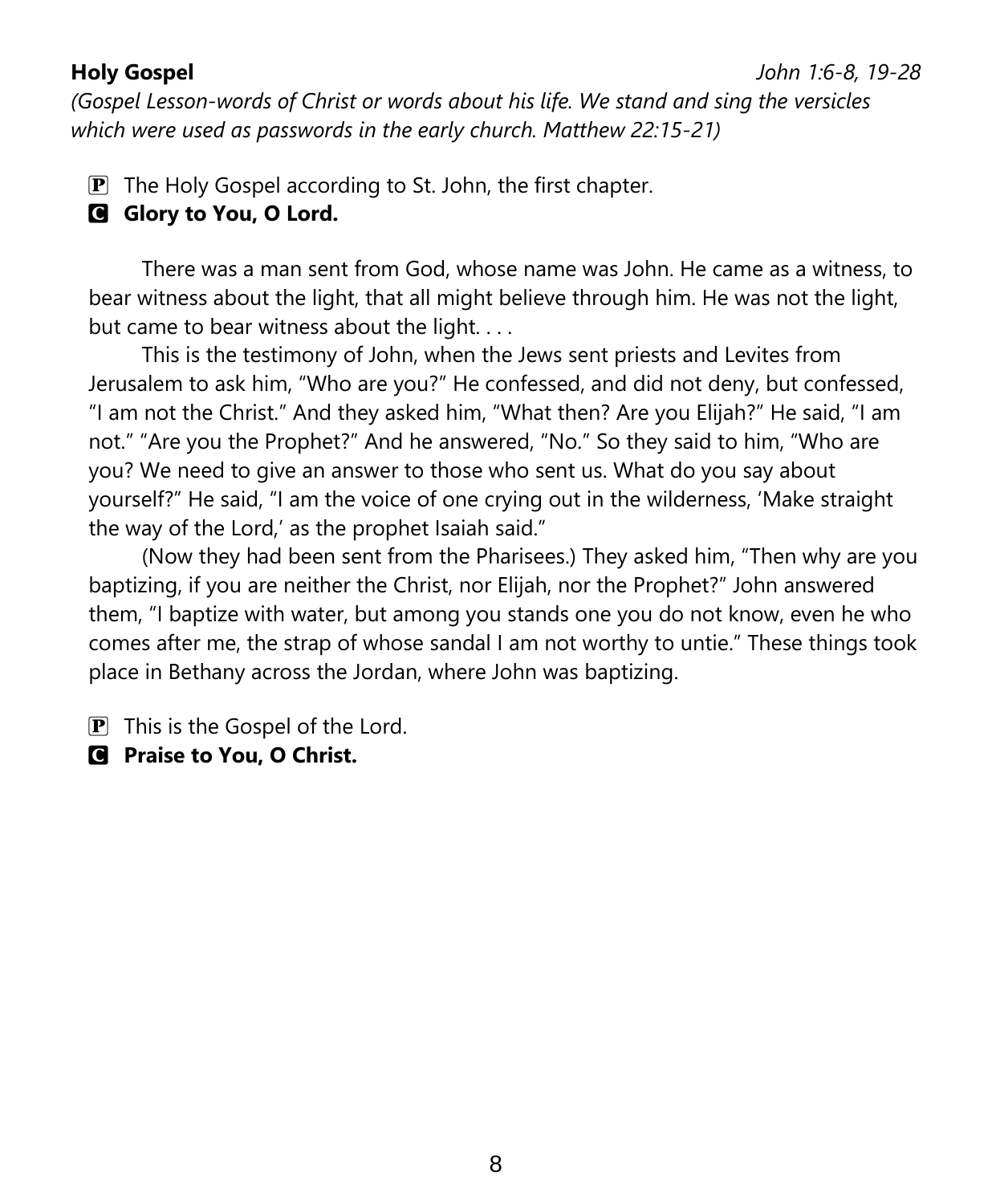### **Apostles' Creed**

C **I believe in God, the Father Almighty, maker of heaven and earth.**

**And in Jesus Christ, His only Son, our Lord, who was conceived by the Holy Spirit, born of the virgin Mary, suffered under Pontius Pilate, was crucified, died and was buried. He descended into hell. The third day He rose again from the dead. He ascended into heaven and sits at the right hand of God the Father Almighty. From thence He will come to judge the living and the dead.**

**I believe in the Holy Spirit, the holy Christian Church, the communion of saints, the forgiveness of sins, the resurrection of the body, and the life** T **everlasting. Amen.**

*Please be seated*

## **345 Hark! A Thrilling Voice Is Sounding**

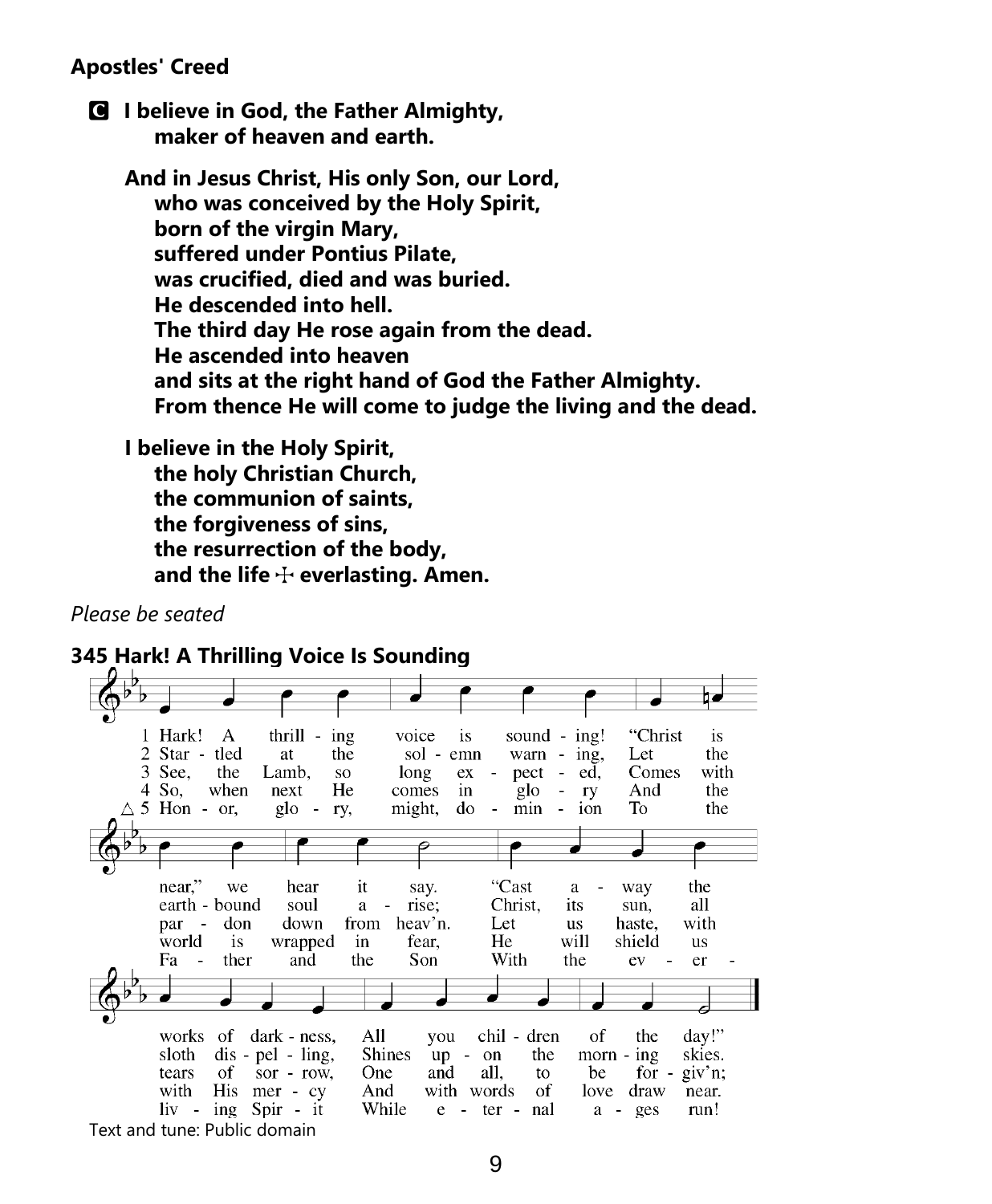## **Sermon**

*Please stand*

## **Prayer of the Church**

The Pastor will end each petition with the phrase, "Lord in your mercy." The Congregation will respond, **"Hear our prayer."**

## **Service of the Sacrament**

## **Preface**

*(Preface-Sharing of the blessing and introduces us to the Eucharist, Greek for "Thanksgiving.")*

- $\mathbf{P}$  The Lord be with you.
- C **And also with you.**
- $\mathbf{P}$  Lift up your hearts.
- C **We lift them to the Lord.**
- $\mathbf{P}$  Let us give thanks to the Lord our God.
- C **It is right to give Him thanks and praise.**
- $\mathbf{P}$  It is truly good, right, and salutary that we should at all times and in all places give thanks to You, O Lord, holy Father, almighty and everlasting God, for the countless blessings You so freely bestow on us and all creation. Above all, we give thanks for Your boundless love shown to us when You sent Your only-begotten Son, Jesus Christ, into our flesh and laid on Him our sin, giving Him into death that we might not die eternally. Because He is now risen from the dead and lives and reigns to all eternity, all who believe in Him will overcome sin and death and will rise again to new life. Therefore with angels and archangels and with all the company of heaven we laud and magnify Your glorious name, evermore praising You and saying: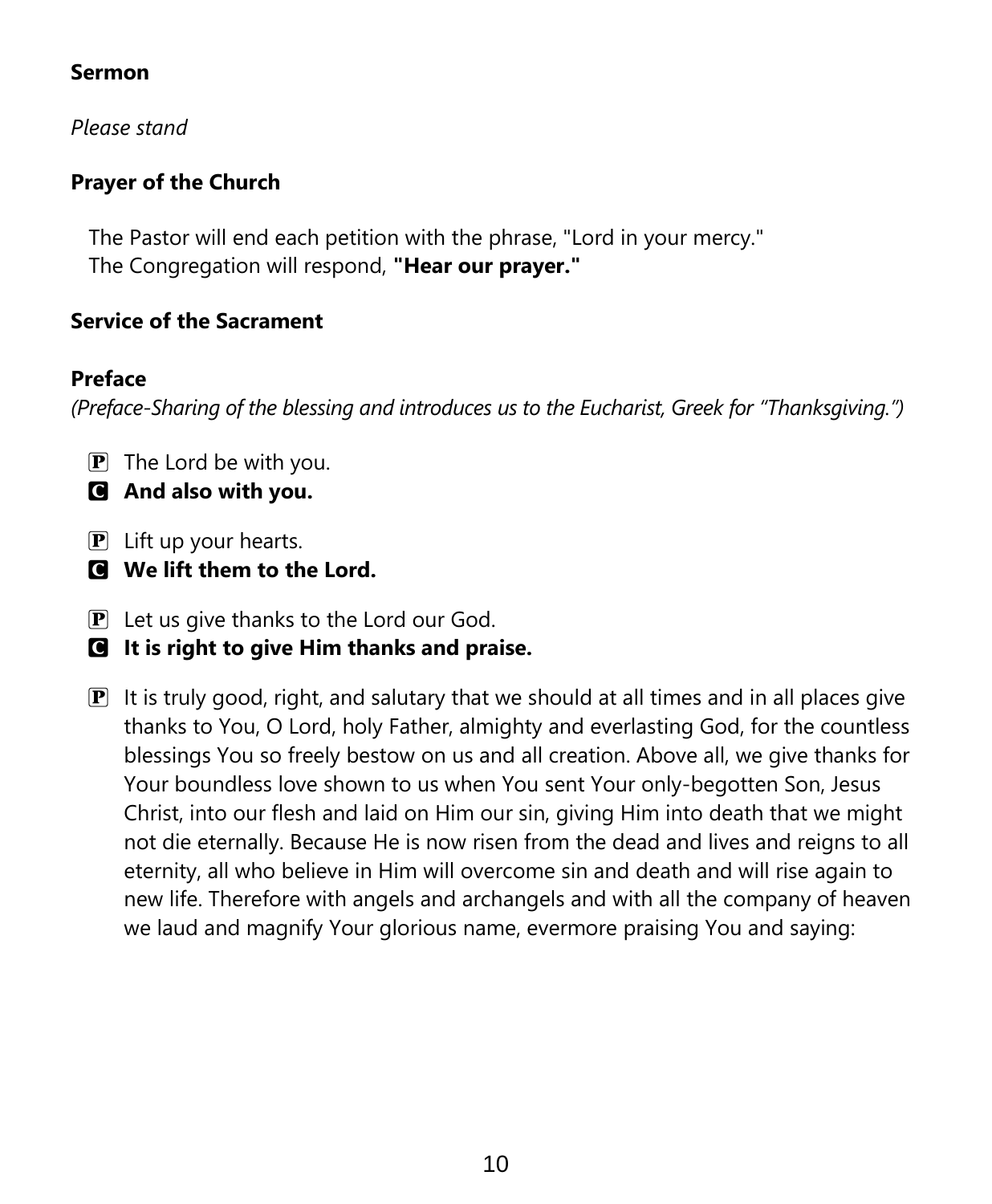## **Sanctus**

*(Sanctus-Latin for "holy" and comes from Is. 6:2-3 "Above him were seraphs, each with six wings: With two wings they covered their faces, with two they covered their feet, and with two they were flying. And they were calling to one another: "Holy, holy, holy is the LORD Almighty; the whole earth is full of his glory" and Mt. 21:9 The crowds that went ahead of him and those that followed shouted, "Hosanna to the Son of David!" "Blessed is he who comes in the name of the Lord!" "Hosanna in the highest!)*



## **Prayer of Thanksgiving**

 $\mathbf{P}$  Blessed are You, O Lord our God, king of all creation, for You have had mercy on us and given Your only-begotten Son that whoever believes in Him should not perish but have eternal life.

In Your boundless mercy You sent Your servant, John the Baptist, to proclaim that in Christ the kingdom of heaven draws near.

With thankful hearts we pray, "Come, Lord Jesus," confident that in His body and blood, given us to eat and drink, we receive the forgiveness of sins and so proclaim His death until He comes again in glory.

Hear us as we pray in His name and as He has taught us: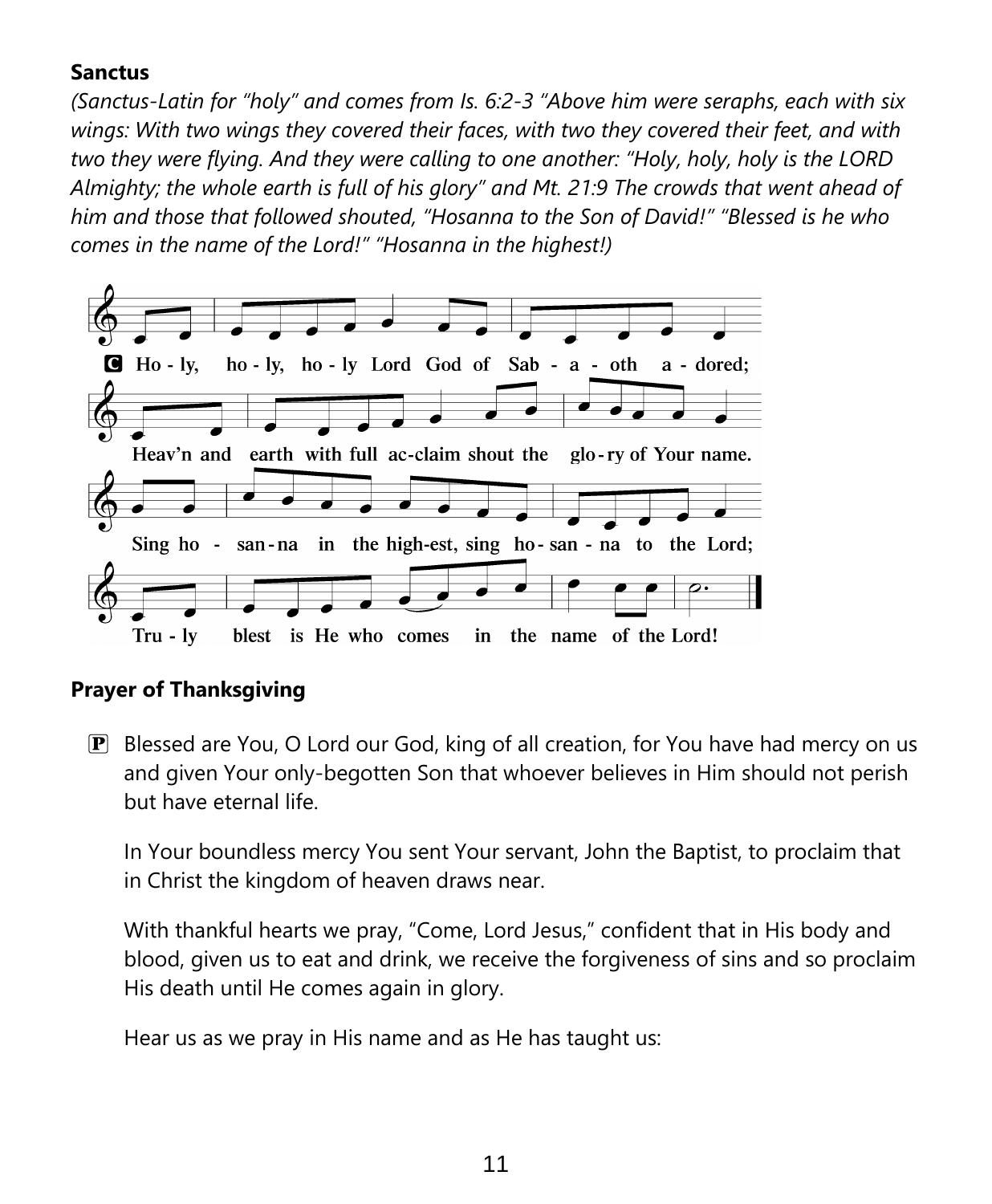## **Lord's Prayer**

C **Our Father who art in heaven, hallowed be Thy name, Thy kingdom come, Thy will be done on earth as it is in heaven; give us this day our daily bread; and forgive us our trespasses as we forgive those who trespass against us; and lead us not into temptation, but deliver us from evil. For Thine is the kingdom and the power and the glory forever and ever. Amen.**

## **The Words of Our Lord**

 $\mathbf{P}$  Our Lord Jesus Christ, on the night when He was betrayed, took bread, and when He had given thanks, He broke it and gave it to the disciples and said: "Take, eat; this is My  $\pm$  body, which is given for you. This do in remembrance of Me."

In the same way also He took the cup after supper, and when He had given thanks, He gave it to them, saying: "Drink of it, all of you; this cup is the new testament in My  $\pm$  blood, which is shed for you for the forgiveness of sins. This do, as often as you drink it, in remembrance of Me."

## **Pax Domini**

*(Pax Domini-means "Peace of God." Jn. 20:19 "On the evening of that first day of the week, when the disciples were together, with the doors locked for fear of the Jews, Jesus came and stood among them and said, "Peace be with you!")*

- $\mathbf{P}$  The peace of the Lord be with you always.
- C **Amen.**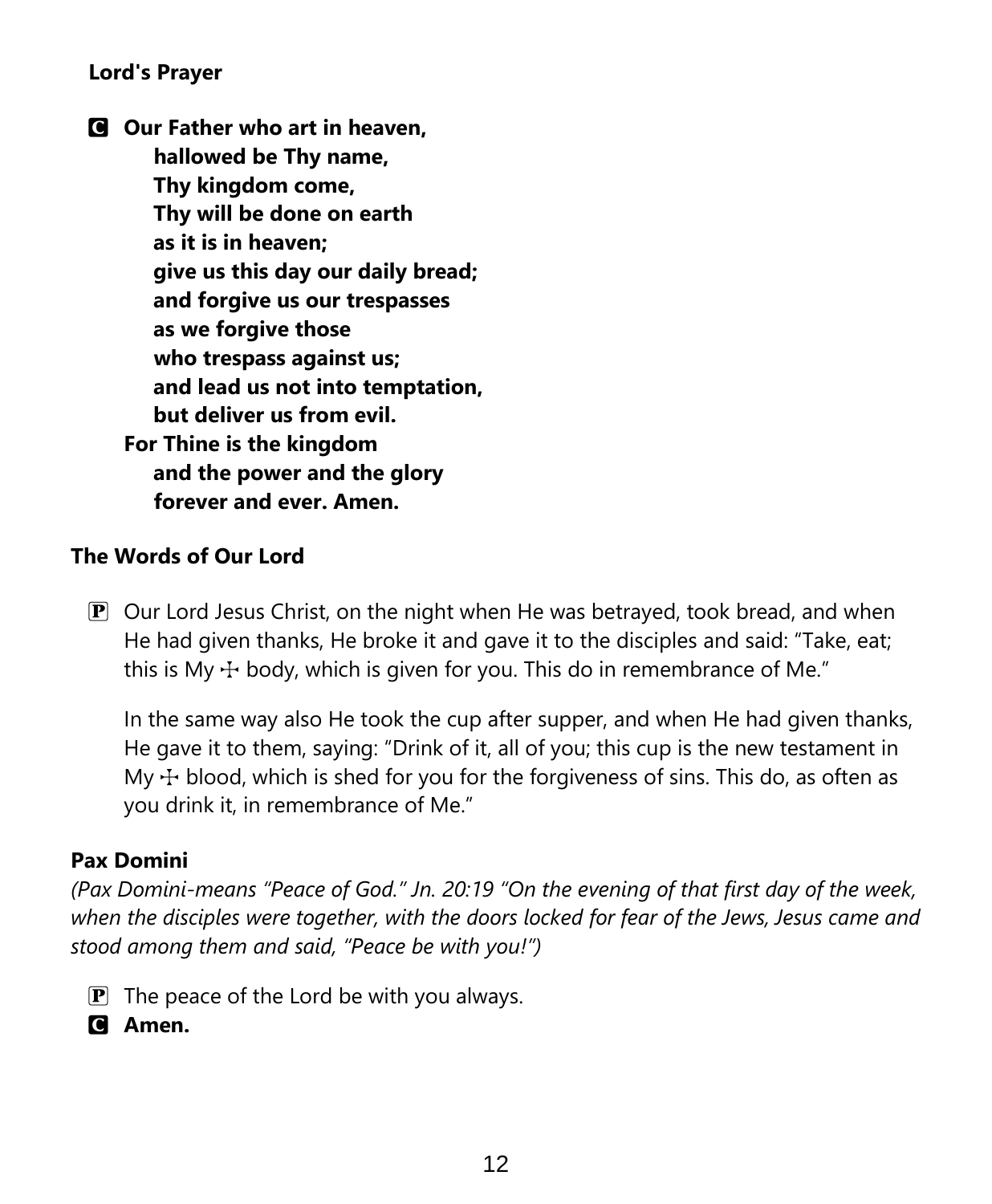

*Please be seated*

#### Please note:

**St. Mark Lutheran Church is a congregation and a body of Christians believing firmly God's Word which says that in Holy Communion we truly and really receive the body and blood of our Lord Jesus as we receive the earthly elements of bread and wine**. His body and blood *are not symbolically present or spiritually received*, but real and tangible *in* the bread and wine, *with* the bread and wine, *under the bread and wine by the authority of Jesus' words,* and given to us as His pledge of love and forgiveness.

**Holy Communion is a gift of God intended for those who have been baptized and confirmed in the Christian Faith.** Within our Lutheran Church, we ask that a confirmation be done according to our Lutheran understanding. It is imperative, according to 1 Corinthians 11:27-29, for a communicant to spiritually examine himself before coming to the Lord's Table.

**A brief examination would include answering "Yes" to the following five questions:**

Do you believe that you are a sinner by nature and by choice? Are you truly sorry for your sins?

Do you believe Jesus Christ is your Lord and Savior from sin Who graciously forgives your sins? Do you intend, by the power of the Holy Spirit to make the needed changes in your sinful life? Do you believe you receive the true body and blood of Jesus in, with, and under the bread and wine?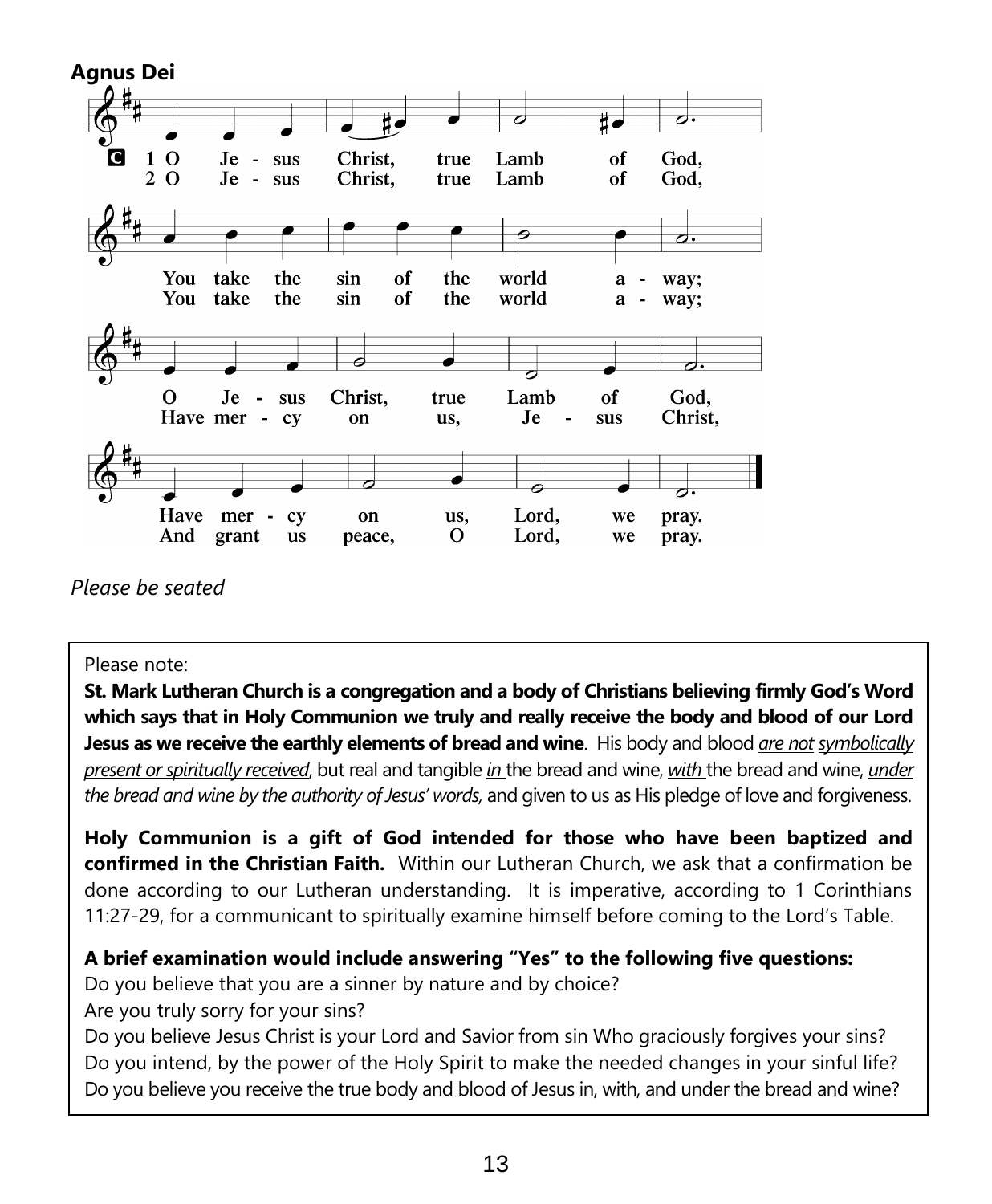# **Distribution**

## *Please stand*

**Nunc Dimittis**  $\pm b$  $\overline{\sigma}$  $\overrightarrow{\phantom{a}}$  $010$ Your Lord, now let ser vant De  $2$  All glo to the Fa ther, All  $\blacksquare$ ry heav'n - ly For part in peace, I have seen the  $g$ lo - ry to the Son, All glo - ry the to ಶ  $\overrightarrow{\phantom{a}}$  $\overrightarrow{\phantom{a}}$ glo<br>Spir Ōf ry<br>it, Your re  $d$  deem - ing grace: For **Three** in One;  $\blacksquare$  ${\bf ev}$  $\blacksquare$  $er$ đ light lead the Gen tiles Un A to For in the be gin ning, Is as glo  $\overline{\phantom{a}}$ Your  $ho - ly$ hill, The of Your to ry God's now, shall  $\blacksquare$ ev er be, tri  $\blacksquare$ une name re र्ग्र peo  $\blacksquare$ ple, Your cho Is el.  $\blacksquare$ sen ra sound -  $ing$ **Through** all ter ni e  $\overline{\phantom{a}}$ ty.

# **Post-Communion Collect**

 $\mathbf{A}$  Let us pray.

We give thanks to You, almighty God, that You have refreshed us through this salutary gift, and we implore You that of Your mercy You would strengthen us through the same in faith toward You and in fervent love toward one another; through Jesus Christ, Your Son, our Lord, who lives and reigns with You and the Holy Spirit, one God, now and forever.

C **Amen.**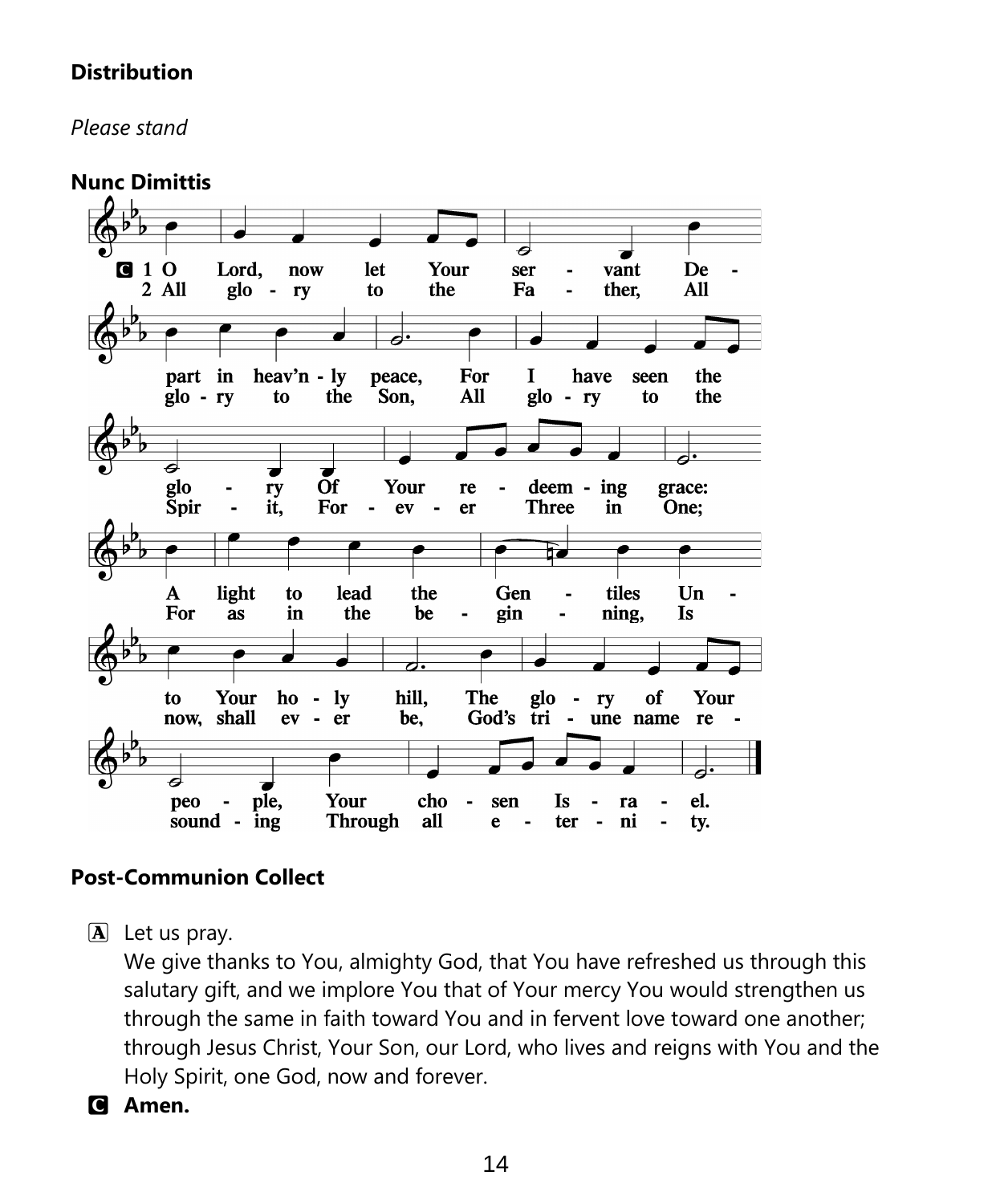## **Benedicamus**

A Let us bless the Lord.

C **Thanks be to God.**

## **Benediction**

*(Blessing/Benediction-is called the Aaronic Benediction, which means "to speak well" and was the blessing of Moses to Aaron. It comes from Num. 6:24-26 "The LORD bless you and keep you; the LORD make his face shine upon you and be gracious to you; the LORD turn his face toward you and give you peace.")*

 $\mathbf{P}$  The Lord bless you and keep you. The Lord make His face shine on you and be gracious to you. The Lord look upon you with favor and  $\pm$  give you peace.

C **Amen.**

## **921 On What Has Now Been Sown**



Text and tune: Public domain